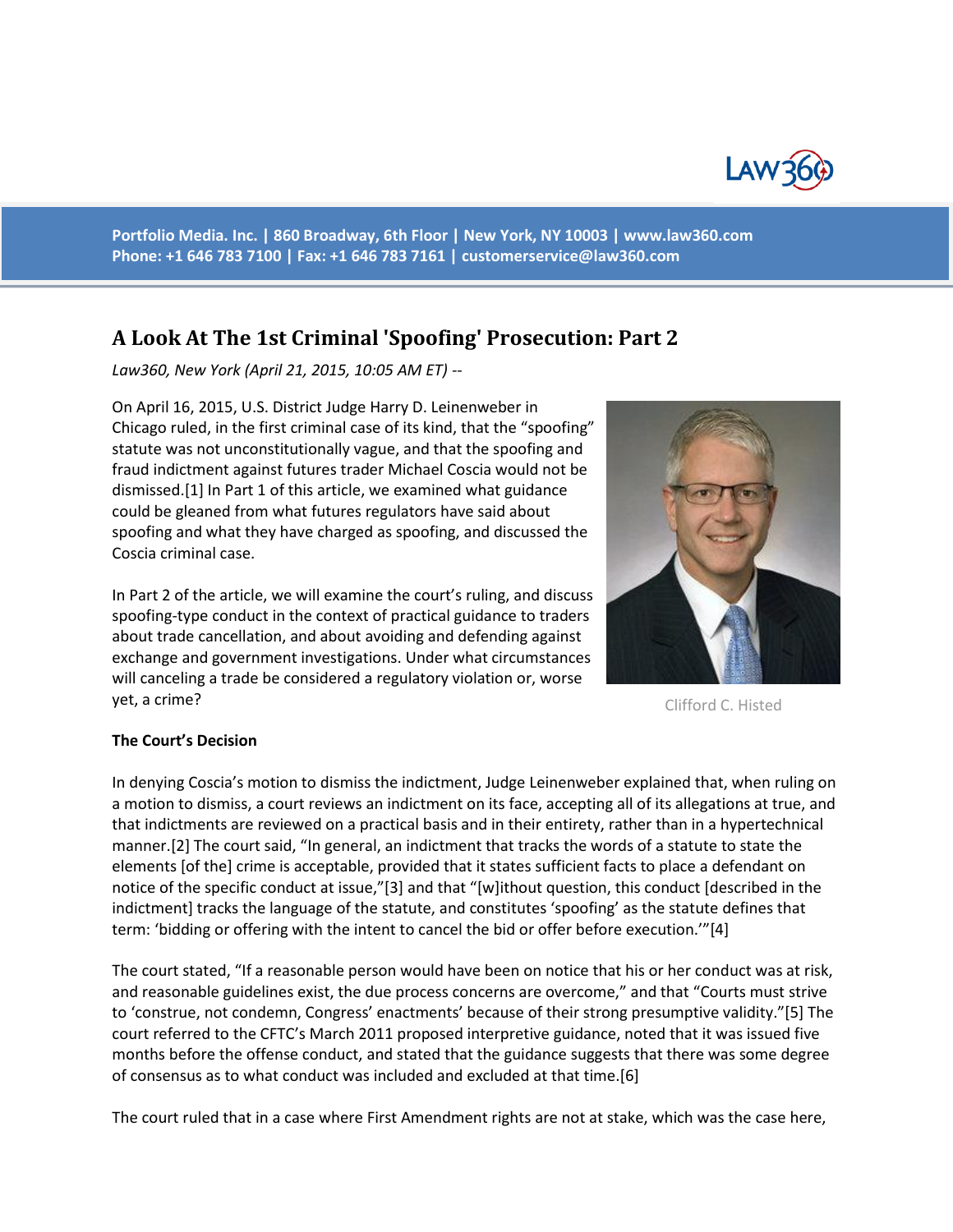"the Court must assess whether the statute is unconstitutional as applied to Coscia's conduct, not to the conduct of 'hypothetical legitimate traders' who voiced concerns about the statute's applicability to practices such as partial-fill and stop-loss orders."[7] "A plaintiff who engages in some conduct that is clearly proscribed cannot complain of the vagueness of the law as applied to the conduct of others."[8]

The court stated that the spoofing provision's "intent to cancel" requirement was significant because, "When the government must prove intent and knowledge, these requirements do much to destroy any force in the argument that application of the statute would be so unfair that it must be held invalid."[9] The court ruled that the spoofing provision was not impermissibly vague as applied to Coscia because his alleged "intent to cancel" set his conduct apart from the legitimate trading practices Coscia described in his memorandum as also susceptible to being swept with the reach of the statute.[10]

Finally, the court rejected Coscia's argument that the six commodity fraud counts should be dismissed on the grounds that the indictment failed to allege that Coscia made any affirmative or implied misrepresentations to other market participants.[11] Even though the word "misrepresentation" is absent from indictment, the court observed that the indictment alleged that Coscia's trading conduct "created a false impression regarding the number of contracts available in the market," and "fraudulently induced other market participants to react to the deceptive market information," and was intended to "trick" and "mislead" them.[12]

The court ruled that it would not review the indictment in a "hypertechnical manner" because, "Statutory prohibitions against schemes to defraud are often worded broadly because Congress cannot anticipate each and every new context in which they might be carried out."[13]

Coscia now is faced with the choice of either pleading guilty or proceeding to trial and holding the government to its burden of proof. Coscia has the option, if the court and government agree, to enter a plea of guilty that is conditioned upon his right to appeal Judge Leinenweber's ruling to the Seventh Circuit Court of Appeals.[14] Of course, Coscia also would be entitled to appellate review if he is convicted at trial.

#### **Current State of Futures Exchange Investigation and Enforcement**

On August 29, 2014, CME issued Rule 575, a new rule prohibiting spoofing and other disruptive practices, which became effective Sept. 15, 2014. The market regulation advisory notice announcing the rule stated that spoofing always had been a violation of preexisting exchange rules, and referenced both the new Dodd-Frank provisions, and the Commodity Futures Trading Commission's May 28, 2013, interpretive guidance.[15] The 11-page advisory contained both FAQs and examples of prohibited activity.

Rule 575 states, "All orders must be entered for the purpose of executing bona fide transactions," and "No person shall enter or cause to be entered an order with the intent, at the time of order entry, to cancel the order before execution or to modify the order to avoid execution."[16] In contrast to the CFTC's May 28, 2013, policy statement that reckless trading would not constitute a spoofing violation, the CME guidance identifies recklessness as a sufficient level of intent to find a violation.[17] Moreover, the CME seemed to adopt a very expansive concept of recklessness:

Proof of intent is not limited to instances in which a market participant admits its state of mind. Where the conduct was such that it more likely than not was intended to produce a prohibited disruptive consequence without justification, intent may be found. Claims of ignorance, or lack of knowledge, are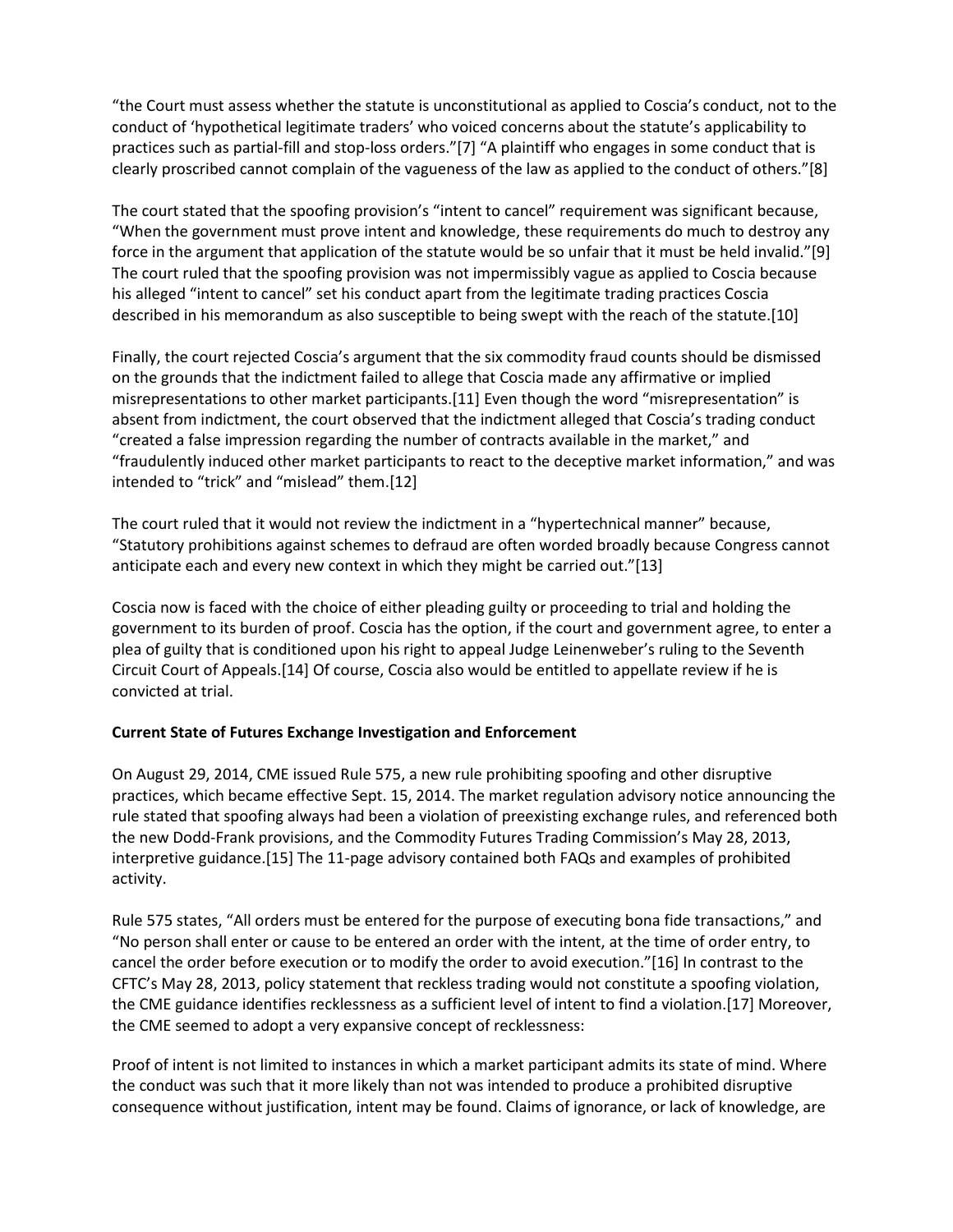not acceptable defenses to intentional or reckless conduct. Recklessness has been commonly defined as conduct that "departs so far from the standards of ordinary care that it is very difficult to believe the actor was not aware of what he or she was doing."[18]

Not only does CME have a new and specific spoofing rule, but it has a market surveillance, investigative and disciplinary infrastructure to detect and sanction violations of the rule. CME is carefully watching electronic futures trading in real time. It conducts its own in-house investigations and disciplinary hearings, refers matters to the CFTC and shares information with federal law enforcement agencies upon request.

CME's Market Regulation Department performs compliance functions for all four CME Group exchanges.[19] Market Regulation houses several units, including Market Surveillance, Investigations, Enforcement, and the Strategic and Technology Initiatives Group.[20] Market Surveillance's primary tools for monitoring trading are: (1) the Large Trader Reporting System; (2) the Sophisticated Market Analysis Research Technology (SMART) tool; and (3) the Regulatory Application for Processing In-Memory Data (RAPID) tool, which captures in real-time all order, trade and market data messaging information.[21] Further, as the CME Group's then-CEO told the CFTC in 2010:

CME Group's Market Regulation Department maintains an exceptionally detailed electronic audit trail that records and allows immediate, as well as historical, access to every order, modification, and cancellation, and every market data message and book state change, including all time stamps at the millisecond level. The audit trail also includes, among other data elements, the order instructions, account number, a unique identifier of the user who entered the order and whether the order was entered by a user employing an automated trading system.[22]

On Dec. 29, 2014, the ICE Futures U.S. exchange issued a disruptive trading practice rule and guidance that is very similar to those of the CME.[23] The CME and ICE guidance are "must reads" for traders and their supervisors, and risk management and compliance personnel.

#### **Regulatory Guidance Applied in the Real World**

How does the regulatory guidance play out in the real world of trading? The following examples of trading scenarios suggest how difficult it might be to determine the boundaries of what is violative spoofing, and what is not, and how a trader will be able to establish the legitimacy of trade cancellations. Each could appear to be defensible depending on the circumstances:

- *Canceling orders in self defense*. If a trader comes to believe that another market participant has superior information or a better trading algorithm, and that her own market position is now at risk, is it spoofing for her to cancel her trades to avoid damage in the technology "arms race" that some traders feel the market has become? Historically, changing a trading position in reaction to external risks is expected and entirely permissible.
- *Canceling orders in one market due to events in a different but related market*. A trader may use two trading systems that are linked and that trade in two related markets, such as Emini S&P 500 futures, and SPY exchange-traded funds. If events in the securities market cause the futures trading system to cancel the futures orders, could that be considered spoofing or a rationale response to changing market conditions?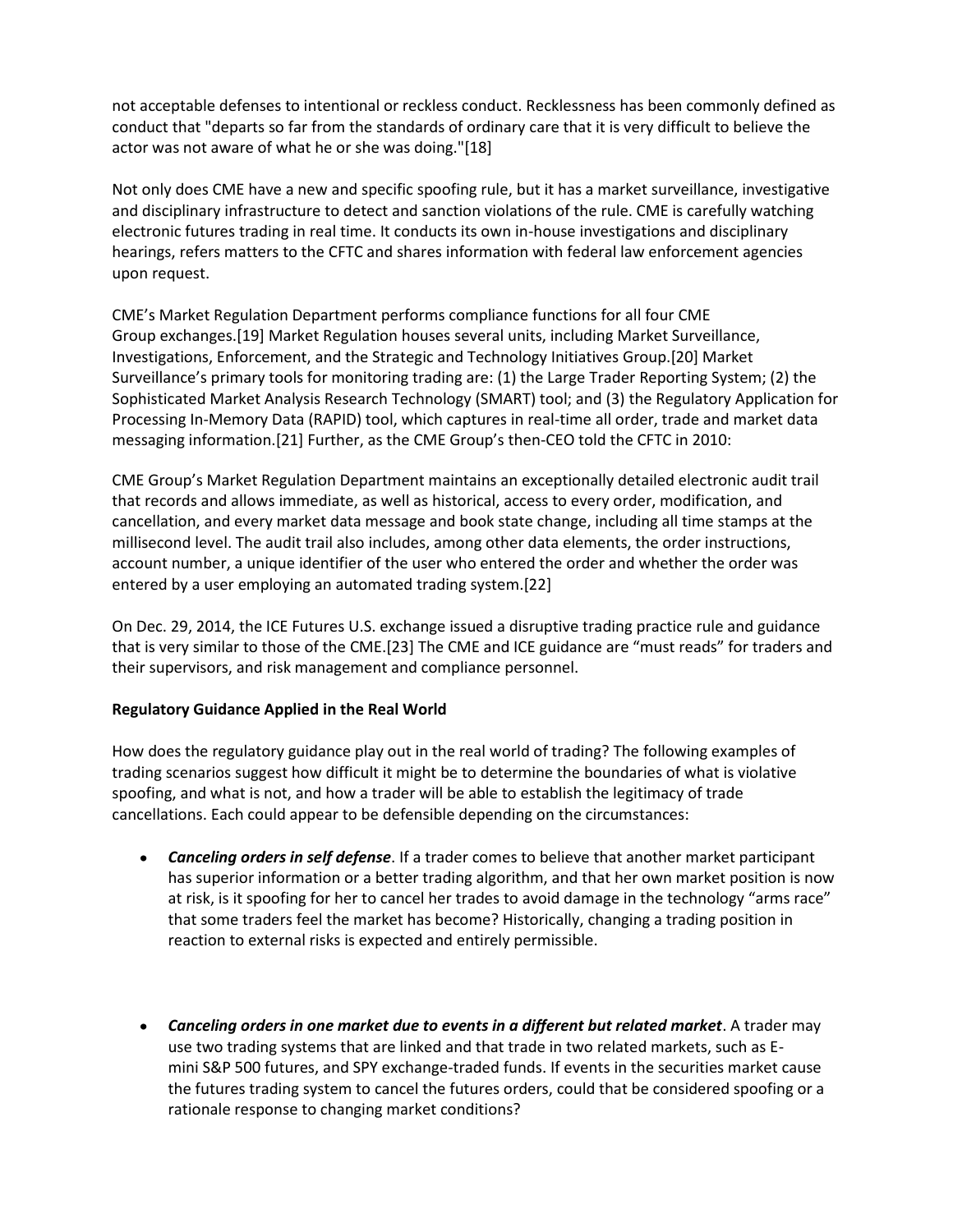- *Canceling orders no longer needed after requirements have been fulfilled*. Order execution is not guaranteed, so what if a trader bids for 500 futures contracts, while only needing to be filled on 100 contracts but also expecting in a tight market to get filled only on 100 of the 500 contracts she bids? If she succeeds in buying 100 contracts and cancels the remaining 400 bids, would that be spoofing? According to the CME, this would not be a spoofing violation, but it would be a violation of other exchange rules if the trader could not meet the financial obligations that would result from getting filled on all 500 contracts if that occurred.[24]
- *Canceling orders after using them to gather market intelligence*. If a trader places bids or offers at various price levels, some of which are away from the current market price, only to gather information about other traders' willingness or desire to transact at those levels, is the trader spoofing if she cancels her orders after five minutes of observing the market's reaction? What if the orders are exposed to the market for only one minute? Ten seconds? One second? Though the trader may not have had any desire or intent to create an appearance of false market depth, or create artificial price movement, must she be able to show that she had a legitimate, goodfaith intention to consummate trades in order to avoid allegations of spoofing?
- *Canceling orders to test system parameters*. What if a trader has her computer trading system set to trade 100 contracts at a time, but wants to change it to 200 contracts? Is it spoofing to enter a 200-lot trade, just to see if the new settings are in effect, intending all the while to cancel the 200-lot trade? It does not appear that the trader attempted to create an appearance of false market depth, or create artificial price movements, but the trader also does not appear to have intended to consummate a trade. Yet, it would be difficult to see this conduct as a spoofing violation.

In each of these examples, the trader, her supervisors and colleagues, and the appropriate risk management, compliance and legal personnel would be well-served by contemporaneously conceiving, articulating and documenting the legitimate justification for the trade cancellations in the event they are later asked to explain them to regulators.

#### **Considerations for Trading Firms Going Forward**

Electronic trading is serious business, and most successful traders by now have implemented certain risk controls.[25] It is not only required by everyday business sense, but is expected by the regulators.[26] Issues to consider include: does the firm's operational and compliance strategy include an understanding and articulation of its reason for canceling trades? Is the firm's cancelation rate higher than market norms? Are the firm's trades exposed to the market long enough to allow for a real chance of execution? How long is "long enough" in the products and markets the firm trades?

One of the best ways to persuade investigators that a trader or firm lacks the intent required to find a spoofing violation is by showing that the trading strategy was carefully conceived, properly vetted, welldocumented and faithfully monitored. If a trader canceled trades only after she reassessed her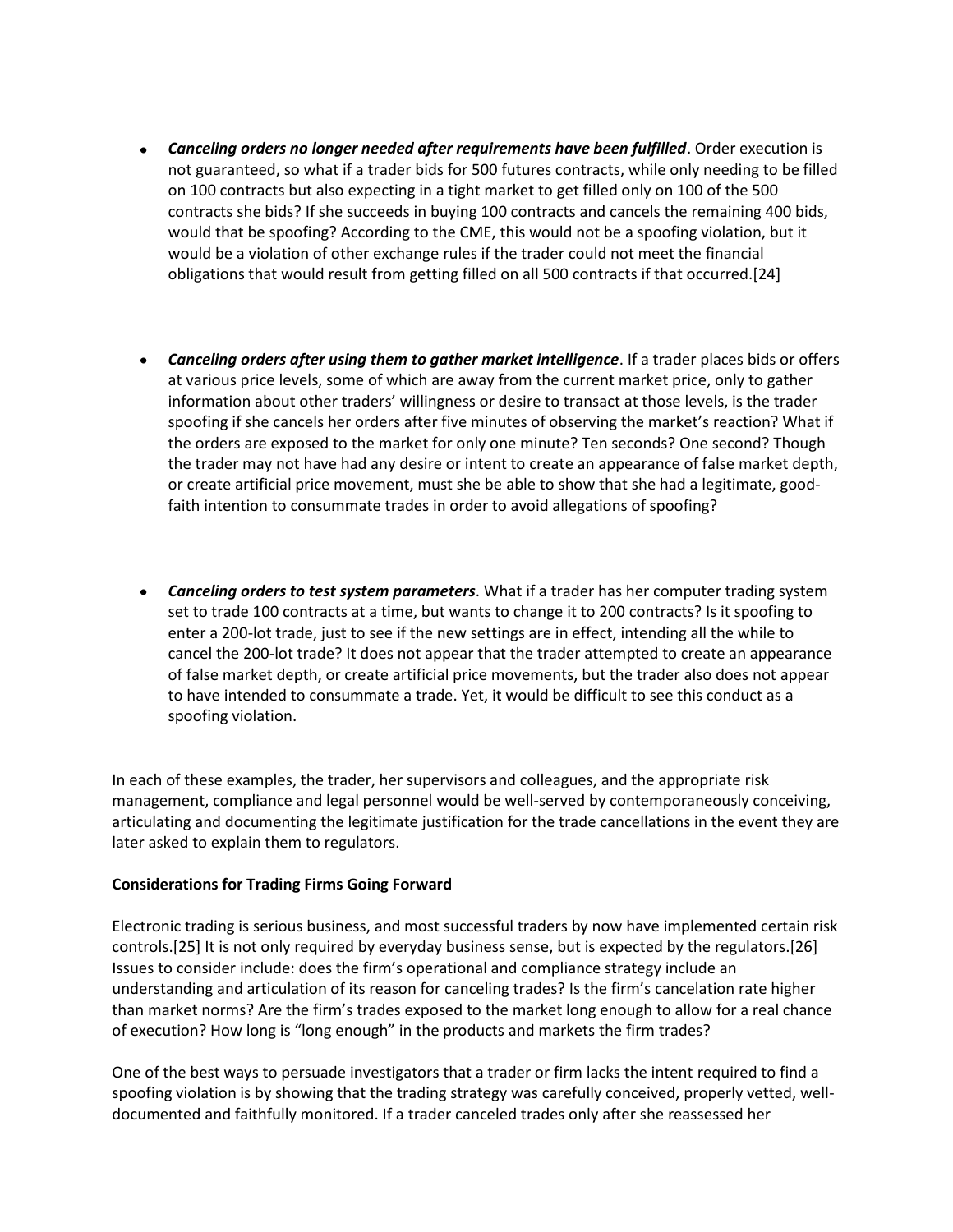strategies and their effect on the market, or so that she would be able to do so, the trader should be prepared to articulate that. Traders should think carefully ahead of time about how they would explain their trade cancellation if they were compelled by the exchange or CFTC to give a recorded statement, or if they were interviewed by an FBI agent or assistant U.S. attorney.

The futures exchanges have the burden of proving liability for spoofing by a preponderance of the evidence (more likely than not), and the rules of evidence do not apply in exchange hearings.[27] The exchanges have taken the position that they must prove only that a trader acted recklessly, but a lower level of intent (such as negligence) will not suffice to establish a violation. The CFTC also must prove liability by a preponderance of the evidence, and typically the rules of evidence will apply if they bring their action in federal court, and the CFTC has made clear that the statute requires proof of a level of intent that is higher than recklessness.

Finally, criminal prosecutors have the burden of proving guilt beyond a reasonable doubt, and the rules of evidence apply in federal trials, and they, like the CFTC, must prove that a defendant acted with an intent level higher than recklessness (i.e, knowingly).

In all of these settings, the prosecution must prove that a trader accused of spoofing intended to cancel trade orders at the time she entered the orders. They will have to prove that that the trader had a specific intent to cancel the order before another market participant could hit the order. Because the trading data ultimately will be available from the exchange and the trading firm, the prosecutor's challenge in all spoofing cases typically will be to prove intent.

How do the regulators and prosecutors prove intent? Often they will obtain and review electronic communications of the trader and her supervisors, colleagues or counterparties. Trading firm compliance programs should train and focus on the importance of careful business communication. It has been said that "emails are God's gift to the prosecutor." Traders, just like all business professionals, should be careful about what they say, and how they say it. Thoughtlessly phrased emails or text messages that take a few seconds or minutes to write, and firm-recorded telephone calls where people often speak too casually, may end up in a regulator's press release[28] or, even worse, as exhibits at trial.[29] Of course, prosecutors also sometimes use electronic surveillance such as wiretaps.

Rule enforcers also prove intent through the testimony of cooperating witnesses such as whistleblowers, disgruntled business partners or estranged loved ones, and even other traders who are cooperating with authorities in order to reduce their own legal exposure. Yes, that happens.

One of the most effective ways rule enforcers prove intent is through the use of a trader's own admissions given during exchange investigations, investigative or deposition testimony taken by regulators, or interviews with prosecutors and law enforcement agents. One of the most difficult decisions a person makes when facing the prospect of both regulatory and criminal actions is whether to explain their conduct to the regulators, or whether to assert their Fifth Amendment right to silence.

On one hand, if the person has a plausible and credible explanation for their conduct, and chooses to tell it to the regulator, the explanation may be credited with the result that the regulatory action is closed. But there also is a very good chance that the statement will be shared with criminal authorities if they request the statement. On the other hand, if the person chooses to assert their Fifth Amendment right to remain silent, they deprive criminal authorities of a potentially incriminating statement, but the regulator may be able to use that silence against the person in the regulatory case.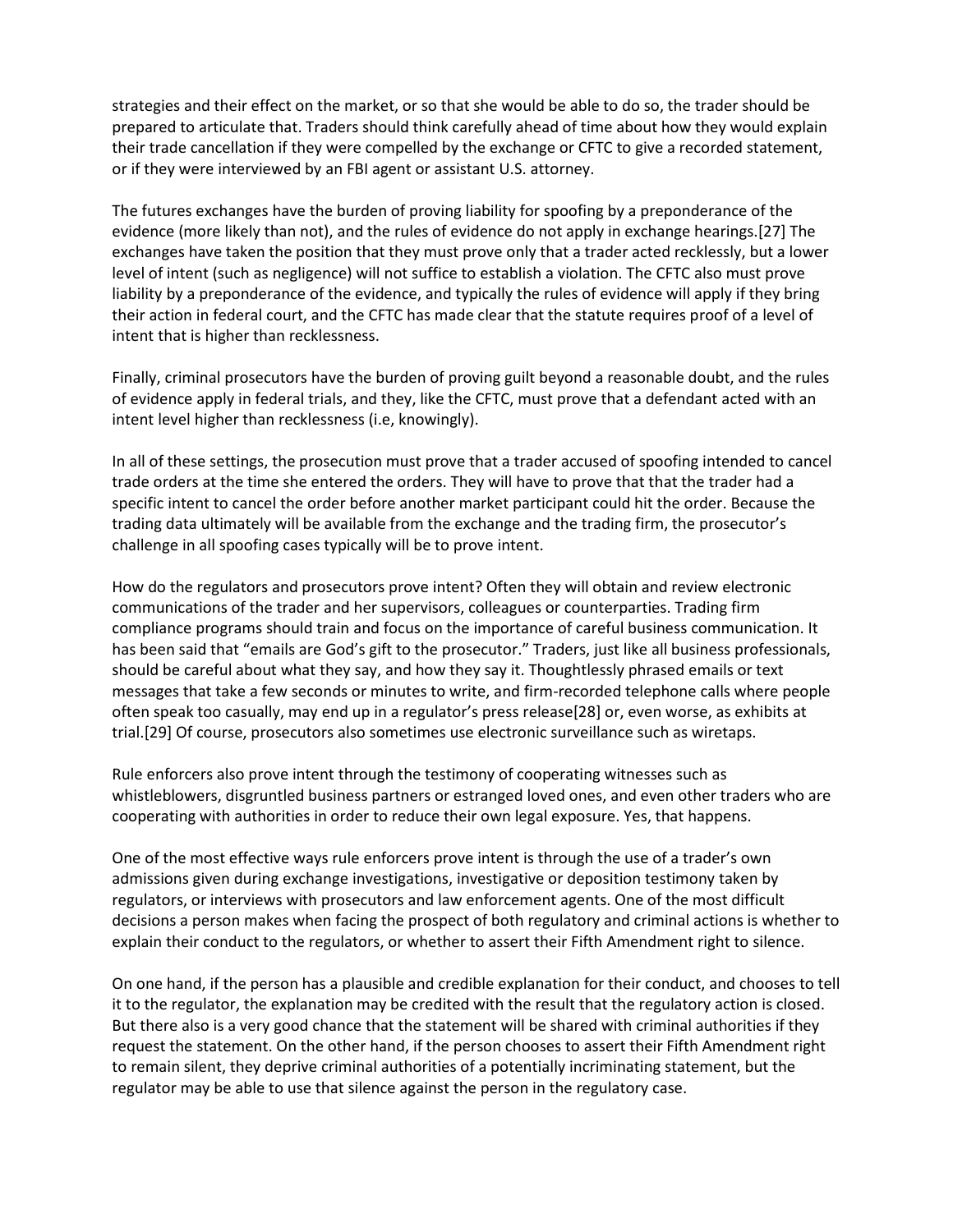Before speaking with investigators — whether from the exchange, a regulatory agency or a criminal law enforcement agency — a trader should consult with legal counsel and carefully consider whether they have an explanation that is likely to withstand harsh scrutiny. It is important for traders to be able to articulate the purpose of a trading strategy, and to explain how the strategy was not intended to disrupt the market.

### **Conclusion**

Traders watch markets, but markets also watch traders. Counterparties are watching, and are ready to become government informers or whistleblowers, or file private lawsuits, against traders whose conduct harms them. The exchanges are watching, and they see traders in real time. Their surveillance software is vigilant. It does not sleep. The exchanges share information with regulators both in the U.S. and in other trading centers around the world.

Traders would be wise to seek guidance from advisers who understand how regulators and law enforcement agencies investigate, make decisions and conduct litigation; advisers who listen carefully, look for solutions and who are well-prepared to litigate if that truly is the best course of action.

We now have Judge Leinenweber's ruling in the Coscia case, the CFTC guidance, the CME guidance and the ICE Futures guidance. The exchanges, federal regulators and criminal authorities are sensitive to trading practices that may disrupt the futures and securities markets. They are communicating with one another, and appear to believe that through their written guidance they have communicated their expectations to market participants.

It is fair to say that today, and going forward, the standard setters and rule enforcers will expect traders to be aware of concerns around spoofing, and will expect firms to take steps to detect and prevent spoofing in their own operations. There is now a regulatory dragnet set for spoofers. But if trading strategies are carefully conceived, properly vetted, well-documented and faithfully monitored, traders may be able to avoid unwarranted investigations, alleviate regulatory concerns that may arise, and should be able to fully and confidently participate in the financial markets.

## —By Clifford C. Histed, K&L Gates LLP

*Cliff Histed is a partner in K&L Gates LLP's government enforcement practice. Prior to joining the firm, he was a prosecutor in the U.S. Attorney's Office, Northern District of Illinois, where he was a deputy chief in its Securities and Commodities Fraud Section, and supervised that office's investigation and indictment of Michael Coscia. Previously, Histed was a supervisory enforcement attorney with the CFTC, in-house counsel for a global energy trading company, a state prosecutor and a criminal investigator.* 

*The opinions expressed are those of the author(s) and do not necessarily reflect the views of the firm, its clients, or Portfolio Media Inc., or any of its or their respective affiliates. This article is for general information purposes and is not intended to be and should not be taken as legal advice.*

[1] U.S. v. Michael Coscia, Case No. 14 CR 551 (N.D. Ill.), Dkt. 36.

[2] Id., Dkt. No. 36 at 3.

[3] Id. at 4.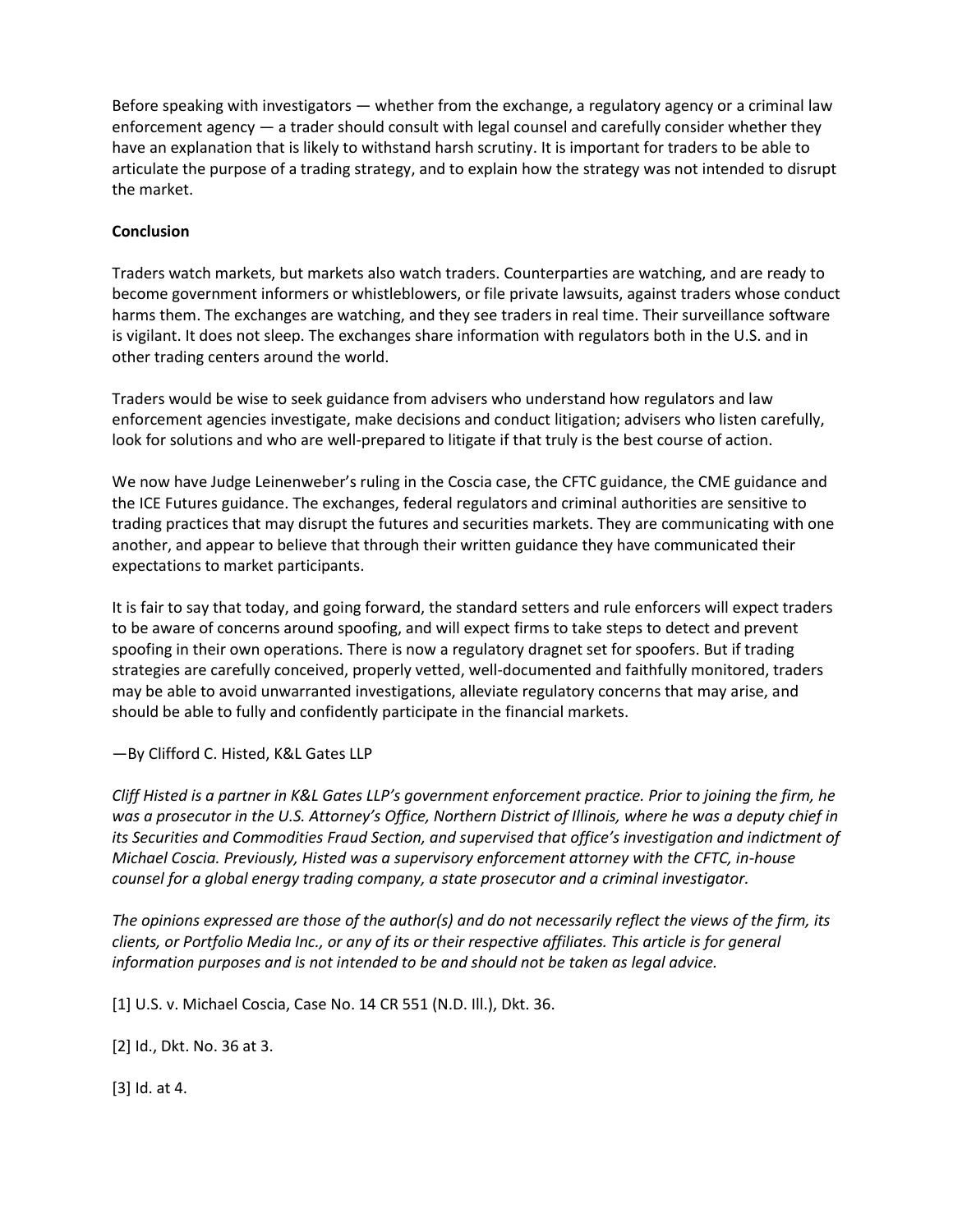[4] Id. at 10.

[5] Id. at 5-6.

[6] Id. at 9.

[7] Id.

[8] Id. at 10.

[9] Id. at 11.

[10] Id. at 12.

[11] Id. at 16-17.

[12] Id. at 14-15.

[13] Id. at 15.

[14] Rule 11(a)(2) of the Federal Rules of Criminal Procedure.

[15] Found at http://www.cmegroup.com/tools-information/lookups/advisories/marketregulation/CME\_CBOT\_NYMEX\_COMEX\_RA1405-5.html.

[16] Id. at 2.

[17] Id. at 5.

[18] Id. at 7 citing Drexel Burhnam Lambert, Inc. v. CFTC, 850 F.2d 742, 748 (D.C. Cir. 1988).

[19] CFTC Division of Market Oversight, Rule Enforcement Review of the Chicago Mercantile Exchange and the Chicago Board of Trade, July 26, 2103, at 18. Found at http://www.cftc.gov/ucm/groups/public/@iodcms/documents/file/rercmecbot072613.pdf

[20] Id.

[21] Id. at 6-7.

[22] Letter dated January 3, 2011 from then CME Group CEO Craig Donahue to the CFTC concerning its Nov. 2, 2010, ANPR, page 10, found at http://comments.cftc.gov/PublicComments/ViewComment.aspx?id=27270&SearchText=.

[23] Found at

https://www.theice.com/publicdocs/futures\_us/exchange\_notices/IFUS\_Disruptive\_Practices\_Notice.p df.

[24] CME Market Regulation Advisory Notice, Aug. 29, 2014, at 5.